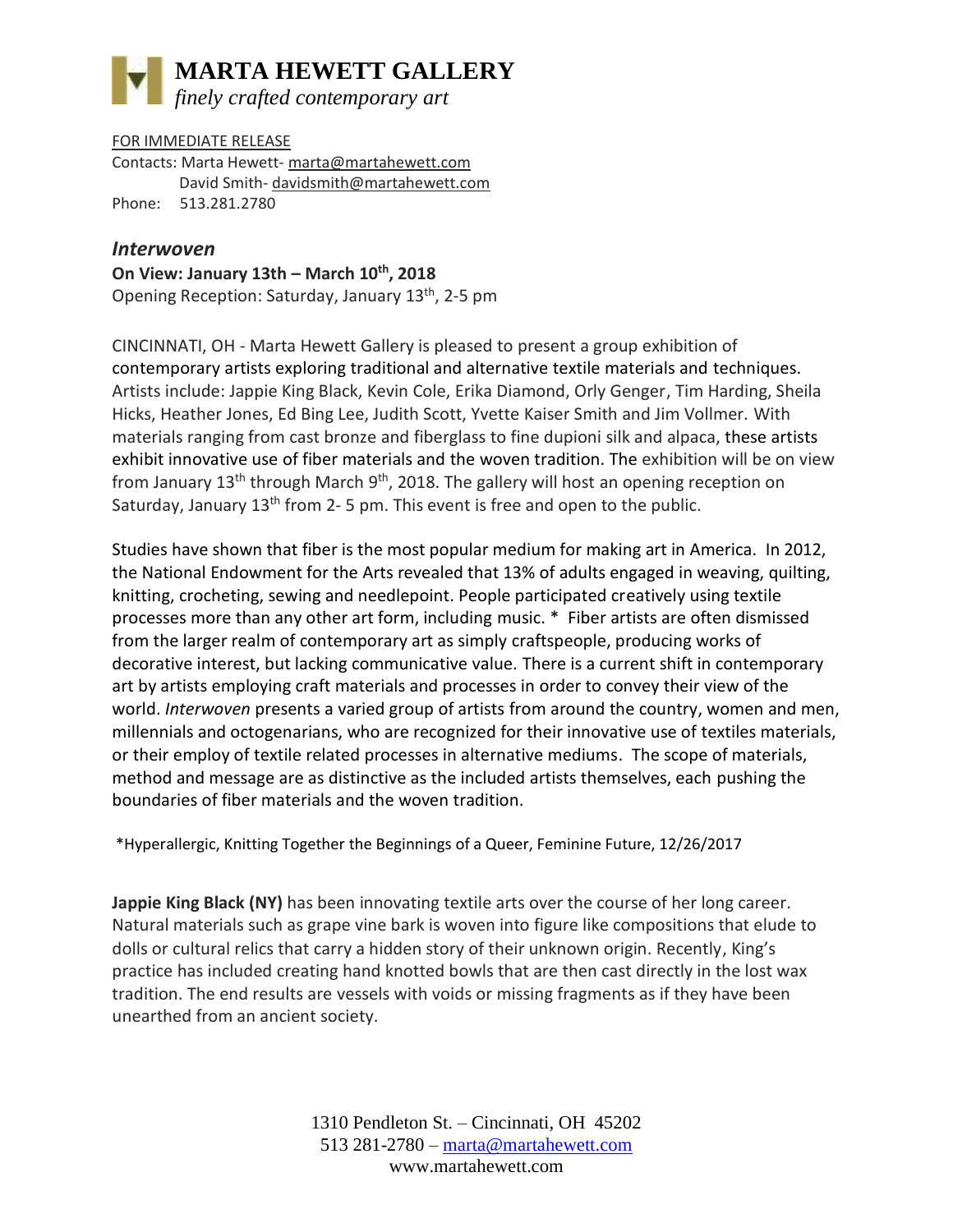## **MARTA HEWETT GALLERY** *finely crafted contemporary art*

Known for his colorful compositions, **Kevin Cole (GA)** twists and weaves paper, wood and metal to create his lyrical works. Cole's artwork is well known for including imagery of neckties as symbols of power and emphasizes the relationship between color and music, particularly jazz, blues, hip-hop, and gospel. He incorporates patterns and textures from traditional African cloths to speak to human conditions and behaviors. These inspirations are depicted in linear elements that are woven and knotted together in expressive movements through space.

In here latest series, **Erika Diamond (VA)** has woven alpaca wool on a loom to create compelling images of impending disaster. Emergency instructions from airline flight manuals and steps required in CPR and the Heimlich maneuver are delicately illustrated in luxuriously soft tapestries. In her largest work, three airline passengers clutch their seat cushions, floating in the ocean. This is the artist's nod to The Three Fates, who spin, draw out and cut the thread of Life.

**Orly Genger (NY)\*** is best known for creating large-scale installations from coils of rope. Genger's often-monumental rope installations are frequently painted in bold hues. Red, Yellow, and Blue (2013), installed in Madison Square Park, is made of 1.4 million feet of hand-crocheted lobster-fishing rope, with which she created three towering structures painted in the primary colors. In addition to her monumental works Genger has captured this relationship with the material in cast metal, creating a permanent knot never to be unwoven.

After working in painting and photography, **Tim Harding (WI)** became intrigued with the intimacy of textiles; their textural, tactile richness, pliable plane and inherent grid of the weave. The layering process is a crucial aspect of Harding's practice. He uses it to obscure and slowly reveal images beneath the surface using a distinctive reverse applique technique. The pieces included in this exhibition are from the artist's more rarely seen figurative series. Layers of stitched silk and organza carry haunting images of figures floating within the fabric and existing in two worlds – the physical and the spiritual.

Born in 1934, pioneering fiber artist **Sheila Hicks (NY/FR),** blurs the boundary between painting and sculpture with her vibrant woven and textile works. Hicks creates works that vary in scale from the intimate to the enormous. Wall mountings mimic the format of painting and suspended pieces hang from ceiling to floor like textured columns. Hicks studied at Yale under the famed color theorist Josef Albers and was encouraged by Albers' textile artist wife, Anni, to travel and investigate the artisanal fabrics of Colombia, Chile, Peru, and Bolivia, experiences that proved formative to Hicks' artistic development. Her use of "domestic" materials differed radically from the rigid industrial techniques of the Minimalists and hard edges of the abstract painters prominent amongst her contemporaries.

**Heather Jones (OH)** is an accomplished textile artist and the author of Quilt Local, published in 2015 by Abrams. Having produced an impressive number of quilts she interweaves the

> 1310 Pendleton St. – Cincinnati, OH 45202 513 281-2780 – [marta@martahewett.com](mailto:marta@martahewett.com) www.martahewett.com